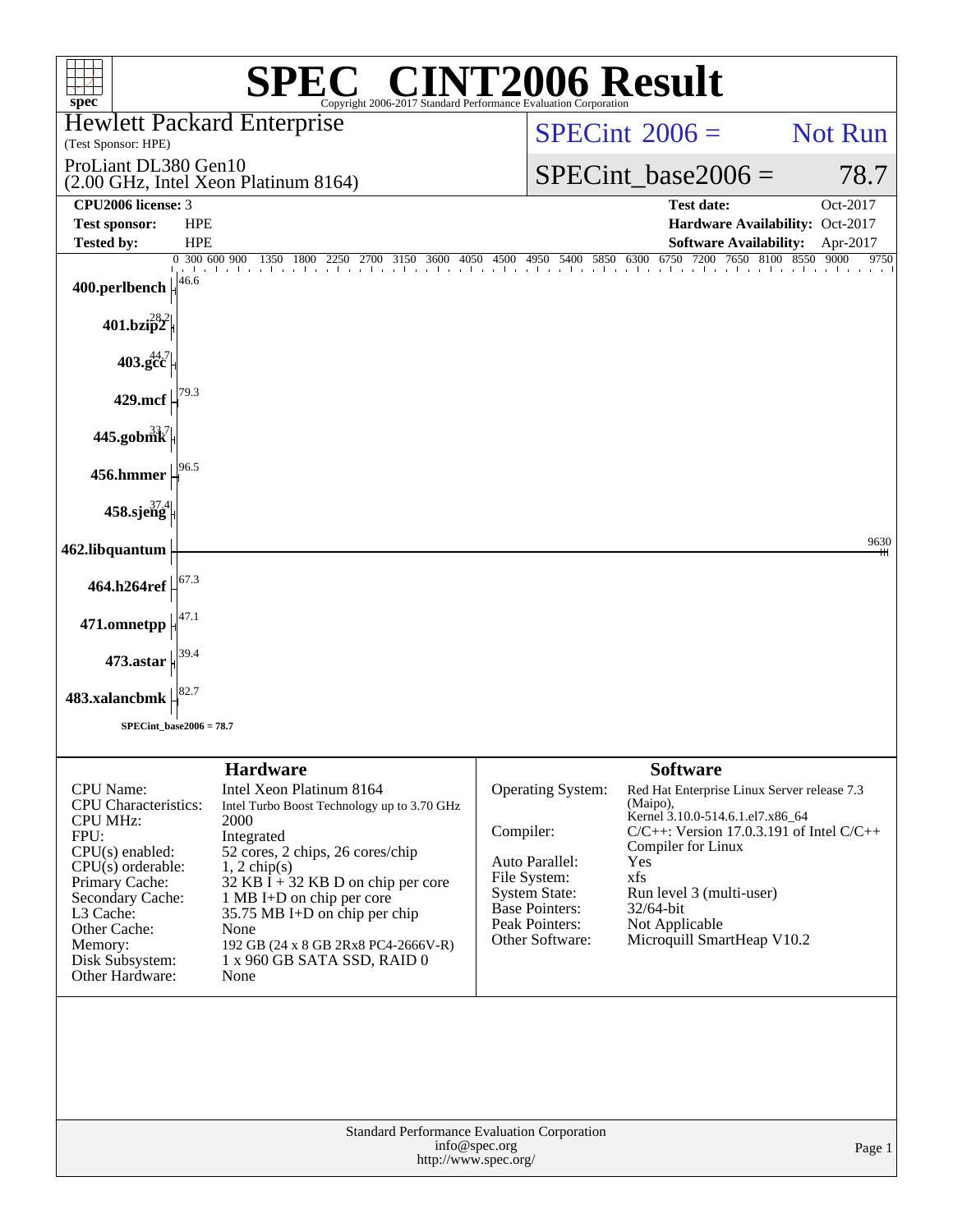

Hewlett Packard Enterprise

(Test Sponsor: HPE)

ProLiant DL380 Gen10

(2.00 GHz, Intel Xeon Platinum 8164)

 $SPECint2006 =$  Not Run

### SPECint base2006 =  $78.7$

**[CPU2006 license:](http://www.spec.org/auto/cpu2006/Docs/result-fields.html#CPU2006license)** 3 **[Test date:](http://www.spec.org/auto/cpu2006/Docs/result-fields.html#Testdate)** Oct-2017 **[Test sponsor:](http://www.spec.org/auto/cpu2006/Docs/result-fields.html#Testsponsor)** HPE **[Hardware Availability:](http://www.spec.org/auto/cpu2006/Docs/result-fields.html#HardwareAvailability)** Oct-2017 **[Tested by:](http://www.spec.org/auto/cpu2006/Docs/result-fields.html#Testedby)** HPE **[Software Availability:](http://www.spec.org/auto/cpu2006/Docs/result-fields.html#SoftwareAvailability)** Apr-2017

#### **[Results Table](http://www.spec.org/auto/cpu2006/Docs/result-fields.html#ResultsTable)**

|                                                                                                          | <b>Base</b>    |       |                |       |                |       |                | Peak         |                |              |                |              |  |
|----------------------------------------------------------------------------------------------------------|----------------|-------|----------------|-------|----------------|-------|----------------|--------------|----------------|--------------|----------------|--------------|--|
| <b>Benchmark</b>                                                                                         | <b>Seconds</b> | Ratio | <b>Seconds</b> | Ratio | <b>Seconds</b> | Ratio | <b>Seconds</b> | <b>Ratio</b> | <b>Seconds</b> | <b>Ratio</b> | <b>Seconds</b> | <b>Ratio</b> |  |
| 400.perlbench                                                                                            | 209            | 46.6  | 210            | 46.5  | 210            | 46.6  |                |              |                |              |                |              |  |
| 401.bzip2                                                                                                | 342            | 28.2  | 342            | 28.2  | 342            | 28.2  |                |              |                |              |                |              |  |
| $403.\mathrm{gcc}$                                                                                       | 180            | 44.7  | 180            | 44.7  | 180            | 44.7  |                |              |                |              |                |              |  |
| $429$ .mcf                                                                                               | <b>115</b>     | 79.3  | 117            | 78.1  | 114            | 80.0  |                |              |                |              |                |              |  |
| $445$ .gobmk                                                                                             | 312            | 33.6  | 312            | 33.7  | 312            | 33.7  |                |              |                |              |                |              |  |
| $456.$ hmmer                                                                                             | 96.7           | 96.5  | 96.7           | 96.5  | 96.9           | 96.3  |                |              |                |              |                |              |  |
| $458$ .sjeng                                                                                             | 323            | 37.4  | 323            | 37.5  | 323            | 37.4  |                |              |                |              |                |              |  |
| 462.libquantum                                                                                           | 2.15           | 9630  | 2.14           | 9680  | 2.16           | 9590  |                |              |                |              |                |              |  |
| 464.h264ref                                                                                              | 330            | 67.2  | 329            | 67.3  | 328            | 67.4  |                |              |                |              |                |              |  |
| 471.omnetpp                                                                                              | 133            | 47.0  | 133            | 47.1  | 131            | 47.8  |                |              |                |              |                |              |  |
| $473$ . astar                                                                                            | 178            | 39.4  | 178            | 39.5  | 179            | 39.3  |                |              |                |              |                |              |  |
| 483.xalancbmk                                                                                            | 83.7           | 82.4  | 83.4           | 82.7  | 82.7           | 83.4  |                |              |                |              |                |              |  |
| Results appear in the order in which they were run. Bold underlined text indicates a median measurement. |                |       |                |       |                |       |                |              |                |              |                |              |  |

### **[Operating System Notes](http://www.spec.org/auto/cpu2006/Docs/result-fields.html#OperatingSystemNotes)**

 Stack size set to unlimited using "ulimit -s unlimited" Transparent Huge Pages enabled by default Filesystem page cache cleared with: shell invocation of 'sync; echo 3 > /proc/sys/vm/drop\_caches' prior to run irqbalance disabled with "systemctl stop irqbalance" tuned profile set wtih "tuned-adm profile throughput-performance"

#### **[Platform Notes](http://www.spec.org/auto/cpu2006/Docs/result-fields.html#PlatformNotes)**

 BIOS Configuration: Intel Hyperthreading set to Disabled Thermal Configuration set to Maximum Cooling Memory Patrol Scrubbing set to Disabled LLC Prefetcher set to Enabled LLC Dead Line Allocation set to Disabled Workload Pofile set to General Peak Frequency Compute Energy/Performance Bias set to Maximum Performance Uncore Frequency Scaling set to Auto Workload Pofile set to Custom NUMA Group Size Optimization set to Flat

 Sysinfo program /cpu2006/config/sysinfo.rev6993 Revision 6993 of 2015-11-06 (b5e8d4b4eb51ed28d7f98696cbe290c1) running on DL380-sys2-RHEL73 Fri Oct 6 12:21:22 2017

 This section contains SUT (System Under Test) info as seen by some common utilities. To remove or add to this section, see:

Continued on next page

Standard Performance Evaluation Corporation [info@spec.org](mailto:info@spec.org) <http://www.spec.org/>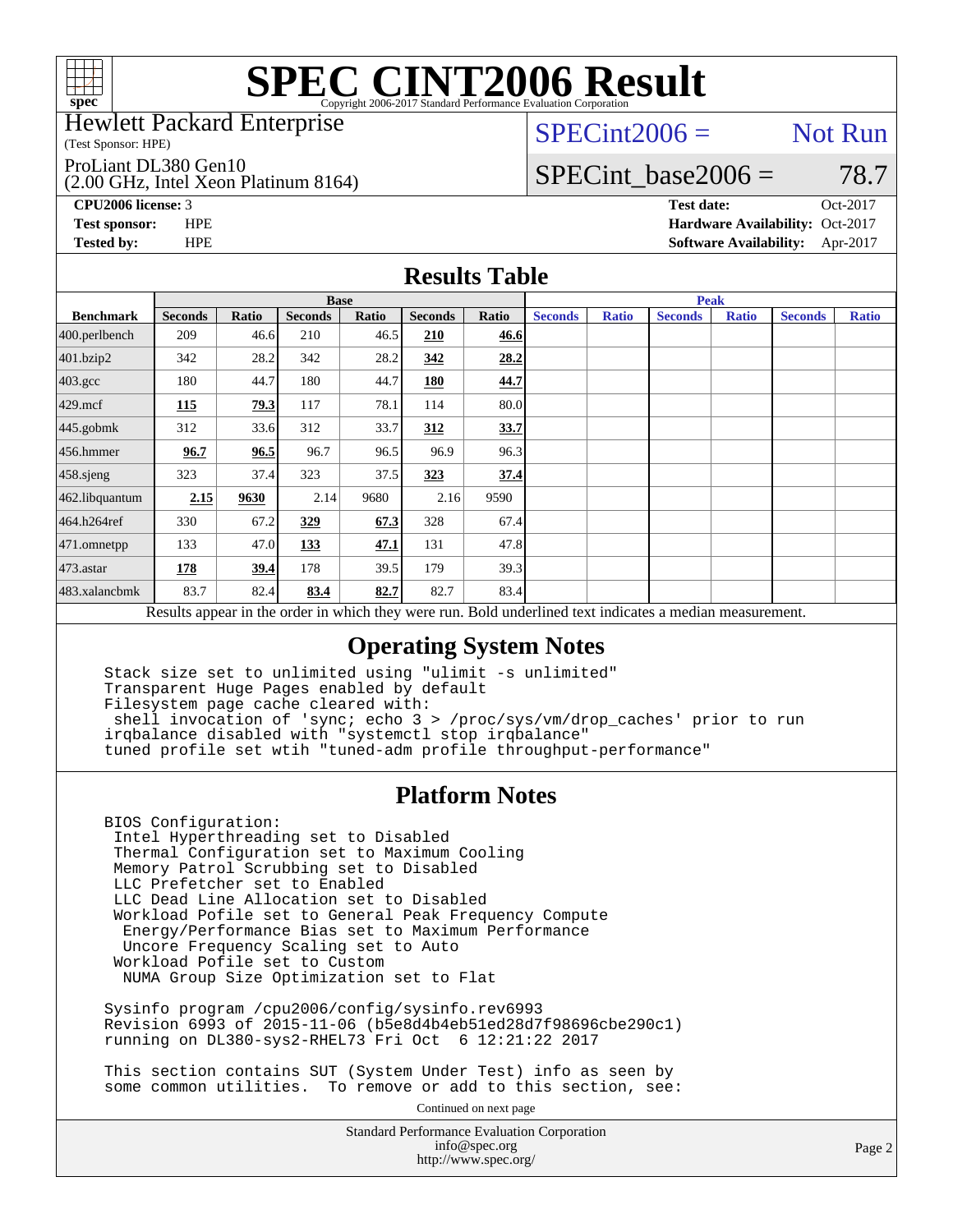

Hewlett Packard Enterprise

(2.00 GHz, Intel Xeon Platinum 8164)

(Test Sponsor: HPE)

 $SPECint2006 =$  Not Run

ProLiant DL380 Gen10

 $SPECTnt\_base2006 = 78.7$ 

**[CPU2006 license:](http://www.spec.org/auto/cpu2006/Docs/result-fields.html#CPU2006license)** 3 **[Test date:](http://www.spec.org/auto/cpu2006/Docs/result-fields.html#Testdate)** Oct-2017 **[Test sponsor:](http://www.spec.org/auto/cpu2006/Docs/result-fields.html#Testsponsor)** HPE **[Hardware Availability:](http://www.spec.org/auto/cpu2006/Docs/result-fields.html#HardwareAvailability)** Oct-2017 **[Tested by:](http://www.spec.org/auto/cpu2006/Docs/result-fields.html#Testedby)** HPE **[Software Availability:](http://www.spec.org/auto/cpu2006/Docs/result-fields.html#SoftwareAvailability)** Apr-2017

#### **[Platform Notes \(Continued\)](http://www.spec.org/auto/cpu2006/Docs/result-fields.html#PlatformNotes)**

Standard Performance Evaluation Corporation [info@spec.org](mailto:info@spec.org) <http://www.spec.org/cpu2006/Docs/config.html#sysinfo> From /proc/cpuinfo model name : Intel(R) Xeon(R) Platinum 8164 CPU @ 2.00GHz 2 "physical id"s (chips) 52 "processors" cores, siblings (Caution: counting these is hw and system dependent. The following excerpts from /proc/cpuinfo might not be reliable. Use with caution.) cpu cores : 26 siblings physical 0: cores 0 1 2 3 4 5 6 8 9 10 11 12 13 16 17 18 19 20 21 22 24 25 26 27 28 29 physical 1: cores 0 1 2 3 4 5 6 8 9 10 11 12 13 16 17 18 19 20 21 22 24 25 26 27 28 29 cache size : 36608 KB From /proc/meminfo MemTotal: 197569560 kB<br>HugePages Total: 0 HugePages\_Total: 0<br>Hugepagesize: 2048 kB Hugepagesize: From /etc/\*release\* /etc/\*version\* os-release: NAME="Red Hat Enterprise Linux Server" VERSION="7.3 (Maipo)" ID="rhel" ID\_LIKE="fedora" VERSION\_ID="7.3" PRETTY\_NAME="Red Hat Enterprise Linux Server 7.3 (Maipo)" ANSI\_COLOR="0;31" CPE\_NAME="cpe:/o:redhat:enterprise\_linux:7.3:GA:server" redhat-release: Red Hat Enterprise Linux Server release 7.3 (Maipo) system-release: Red Hat Enterprise Linux Server release 7.3 (Maipo) system-release-cpe: cpe:/o:redhat:enterprise\_linux:7.3:ga:server uname -a: Linux DL380-sys2-RHEL73 3.10.0-514.6.1.el7.x86\_64 #1 SMP Sat Dec 10 11:15:38 EST 2016 x86\_64 x86\_64 x86\_64 GNU/Linux run-level 3 Oct 6 12:18 SPEC is set to: /cpu2006<br>Filesystem Type Type Size Used Avail Use% Mounted on /dev/sda4 xfs 889G 29G 861G 4% / Additional information from dmidecode: Warning: Use caution when you interpret this section. The 'dmidecode' program reads system data which is "intended to allow hardware to be accurately determined", but the intent may not be met, as there are frequent changes to hardware, firmware, and the "DMTF SMBIOS" standard. Continued on next page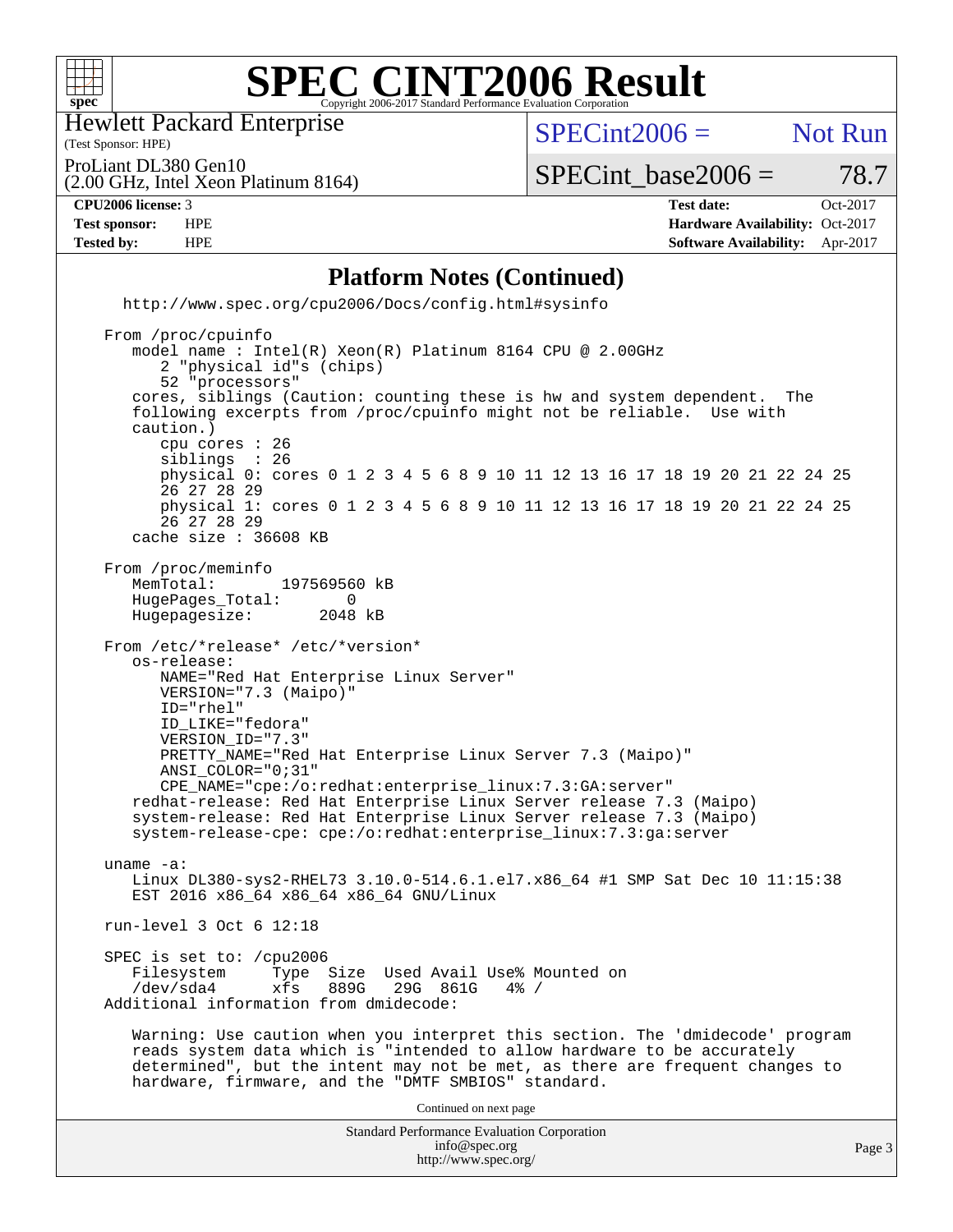

Hewlett Packard Enterprise

(Test Sponsor: HPE)

 $SPECint2006 =$  Not Run

SPECint base2006 =  $78.7$ 

(2.00 GHz, Intel Xeon Platinum 8164) ProLiant DL380 Gen10

**[Tested by:](http://www.spec.org/auto/cpu2006/Docs/result-fields.html#Testedby)** HPE **[Software Availability:](http://www.spec.org/auto/cpu2006/Docs/result-fields.html#SoftwareAvailability)** Apr-2017

**[CPU2006 license:](http://www.spec.org/auto/cpu2006/Docs/result-fields.html#CPU2006license)** 3 **[Test date:](http://www.spec.org/auto/cpu2006/Docs/result-fields.html#Testdate)** Oct-2017 **[Test sponsor:](http://www.spec.org/auto/cpu2006/Docs/result-fields.html#Testsponsor)** HPE **[Hardware Availability:](http://www.spec.org/auto/cpu2006/Docs/result-fields.html#HardwareAvailability)** Oct-2017

#### **[Platform Notes \(Continued\)](http://www.spec.org/auto/cpu2006/Docs/result-fields.html#PlatformNotes)**

 BIOS HPE U30 09/29/2017 Memory: 24x UNKNOWN NOT AVAILABLE 8 GB 2 rank 2666 MHz

(End of data from sysinfo program)

#### **[General Notes](http://www.spec.org/auto/cpu2006/Docs/result-fields.html#GeneralNotes)**

Environment variables set by runspec before the start of the run: KMP\_AFFINITY = "granularity=fine,compact" LD\_LIBRARY\_PATH = "/cpu2006/lib/ia32:/cpu2006/lib/intel64:/cpu2006/sh10.2" OMP\_NUM\_THREADS = "52"

 Binaries compiled on a system with 1x Intel Core i7-4790 CPU + 32GB RAM memory using Redhat Enterprise Linux 7.2

## **[Base Compiler Invocation](http://www.spec.org/auto/cpu2006/Docs/result-fields.html#BaseCompilerInvocation)**

[C benchmarks](http://www.spec.org/auto/cpu2006/Docs/result-fields.html#Cbenchmarks): [icc -m64](http://www.spec.org/cpu2006/results/res2017q4/cpu2006-20171017-50335.flags.html#user_CCbase_intel_icc_64bit_bda6cc9af1fdbb0edc3795bac97ada53)

[C++ benchmarks:](http://www.spec.org/auto/cpu2006/Docs/result-fields.html#CXXbenchmarks) [icpc -m64](http://www.spec.org/cpu2006/results/res2017q4/cpu2006-20171017-50335.flags.html#user_CXXbase_intel_icpc_64bit_fc66a5337ce925472a5c54ad6a0de310)

### **[Base Portability Flags](http://www.spec.org/auto/cpu2006/Docs/result-fields.html#BasePortabilityFlags)**

 400.perlbench: [-DSPEC\\_CPU\\_LP64](http://www.spec.org/cpu2006/results/res2017q4/cpu2006-20171017-50335.flags.html#b400.perlbench_basePORTABILITY_DSPEC_CPU_LP64) [-DSPEC\\_CPU\\_LINUX\\_X64](http://www.spec.org/cpu2006/results/res2017q4/cpu2006-20171017-50335.flags.html#b400.perlbench_baseCPORTABILITY_DSPEC_CPU_LINUX_X64) 401.bzip2: [-DSPEC\\_CPU\\_LP64](http://www.spec.org/cpu2006/results/res2017q4/cpu2006-20171017-50335.flags.html#suite_basePORTABILITY401_bzip2_DSPEC_CPU_LP64) 403.gcc: [-DSPEC\\_CPU\\_LP64](http://www.spec.org/cpu2006/results/res2017q4/cpu2006-20171017-50335.flags.html#suite_basePORTABILITY403_gcc_DSPEC_CPU_LP64) 429.mcf: [-DSPEC\\_CPU\\_LP64](http://www.spec.org/cpu2006/results/res2017q4/cpu2006-20171017-50335.flags.html#suite_basePORTABILITY429_mcf_DSPEC_CPU_LP64) 445.gobmk: [-DSPEC\\_CPU\\_LP64](http://www.spec.org/cpu2006/results/res2017q4/cpu2006-20171017-50335.flags.html#suite_basePORTABILITY445_gobmk_DSPEC_CPU_LP64) 456.hmmer: [-DSPEC\\_CPU\\_LP64](http://www.spec.org/cpu2006/results/res2017q4/cpu2006-20171017-50335.flags.html#suite_basePORTABILITY456_hmmer_DSPEC_CPU_LP64) 458.sjeng: [-DSPEC\\_CPU\\_LP64](http://www.spec.org/cpu2006/results/res2017q4/cpu2006-20171017-50335.flags.html#suite_basePORTABILITY458_sjeng_DSPEC_CPU_LP64) 462.libquantum: [-DSPEC\\_CPU\\_LP64](http://www.spec.org/cpu2006/results/res2017q4/cpu2006-20171017-50335.flags.html#suite_basePORTABILITY462_libquantum_DSPEC_CPU_LP64) [-DSPEC\\_CPU\\_LINUX](http://www.spec.org/cpu2006/results/res2017q4/cpu2006-20171017-50335.flags.html#b462.libquantum_baseCPORTABILITY_DSPEC_CPU_LINUX) 464.h264ref: [-DSPEC\\_CPU\\_LP64](http://www.spec.org/cpu2006/results/res2017q4/cpu2006-20171017-50335.flags.html#suite_basePORTABILITY464_h264ref_DSPEC_CPU_LP64) 471.omnetpp: [-DSPEC\\_CPU\\_LP64](http://www.spec.org/cpu2006/results/res2017q4/cpu2006-20171017-50335.flags.html#suite_basePORTABILITY471_omnetpp_DSPEC_CPU_LP64) 473.astar: [-DSPEC\\_CPU\\_LP64](http://www.spec.org/cpu2006/results/res2017q4/cpu2006-20171017-50335.flags.html#suite_basePORTABILITY473_astar_DSPEC_CPU_LP64) 483.xalancbmk: [-DSPEC\\_CPU\\_LP64](http://www.spec.org/cpu2006/results/res2017q4/cpu2006-20171017-50335.flags.html#suite_basePORTABILITY483_xalancbmk_DSPEC_CPU_LP64) [-DSPEC\\_CPU\\_LINUX](http://www.spec.org/cpu2006/results/res2017q4/cpu2006-20171017-50335.flags.html#b483.xalancbmk_baseCXXPORTABILITY_DSPEC_CPU_LINUX)

## **[Base Optimization Flags](http://www.spec.org/auto/cpu2006/Docs/result-fields.html#BaseOptimizationFlags)**

[C benchmarks](http://www.spec.org/auto/cpu2006/Docs/result-fields.html#Cbenchmarks):

[-xCORE-AVX2](http://www.spec.org/cpu2006/results/res2017q4/cpu2006-20171017-50335.flags.html#user_CCbase_f-xCORE-AVX2) [-ipo](http://www.spec.org/cpu2006/results/res2017q4/cpu2006-20171017-50335.flags.html#user_CCbase_f-ipo) [-O3](http://www.spec.org/cpu2006/results/res2017q4/cpu2006-20171017-50335.flags.html#user_CCbase_f-O3) [-no-prec-div](http://www.spec.org/cpu2006/results/res2017q4/cpu2006-20171017-50335.flags.html#user_CCbase_f-no-prec-div) [-parallel](http://www.spec.org/cpu2006/results/res2017q4/cpu2006-20171017-50335.flags.html#user_CCbase_f-parallel) [-qopt-prefetch](http://www.spec.org/cpu2006/results/res2017q4/cpu2006-20171017-50335.flags.html#user_CCbase_f-qopt-prefetch) [-auto-p32](http://www.spec.org/cpu2006/results/res2017q4/cpu2006-20171017-50335.flags.html#user_CCbase_f-auto-p32)

Continued on next page

Standard Performance Evaluation Corporation [info@spec.org](mailto:info@spec.org) <http://www.spec.org/>

Page 4